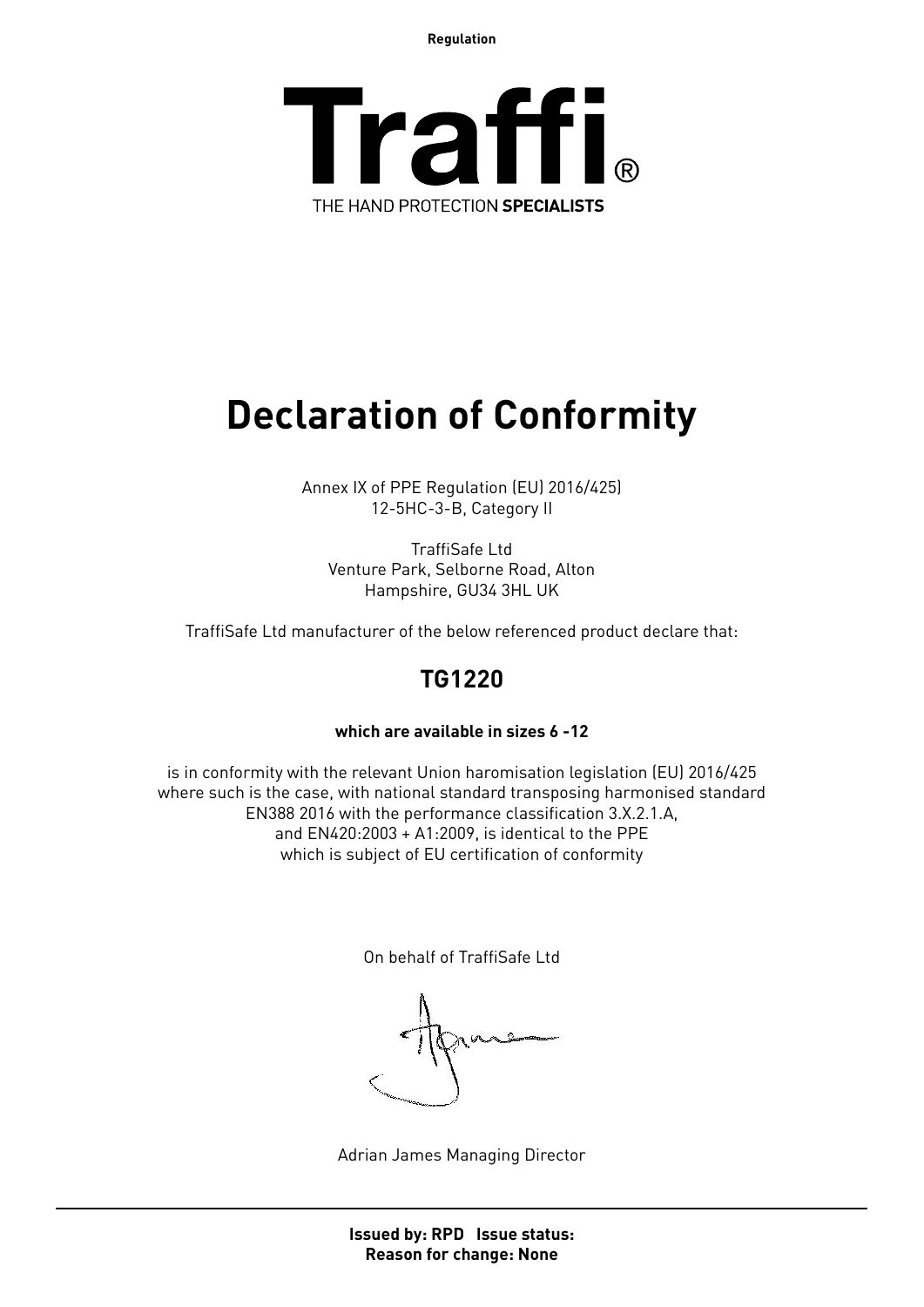**Directive**



# **Declaration of Conformity**

TraffiSafe Ltd Venture Park, Selborne Road, Alton Hampshire, GU34 3HL UK

TraffiSafe Ltd manufacturer of the below referenced product declare that:

## **TG1220**

#### **which are available in sizes 6 -11**

is in conformity with the provisions of European Directive on Personal Protective Equipment (PPE) 89/686/EEC and, where such is the case, with the national transposing harmonised standard EN388 2016 with the performance classification 3.X.2.1.A, and EN420:2003 + A1:2009, is identical to the PPE which is subject of EU certification of conformity No.0075/1351/162/03/18/0400 EXT 01/04/18 issued by;

> CTC (Notified Body No.0075)

On behalf of TraffiSafe Ltd

Adrian James Managing Director 26/04/2018